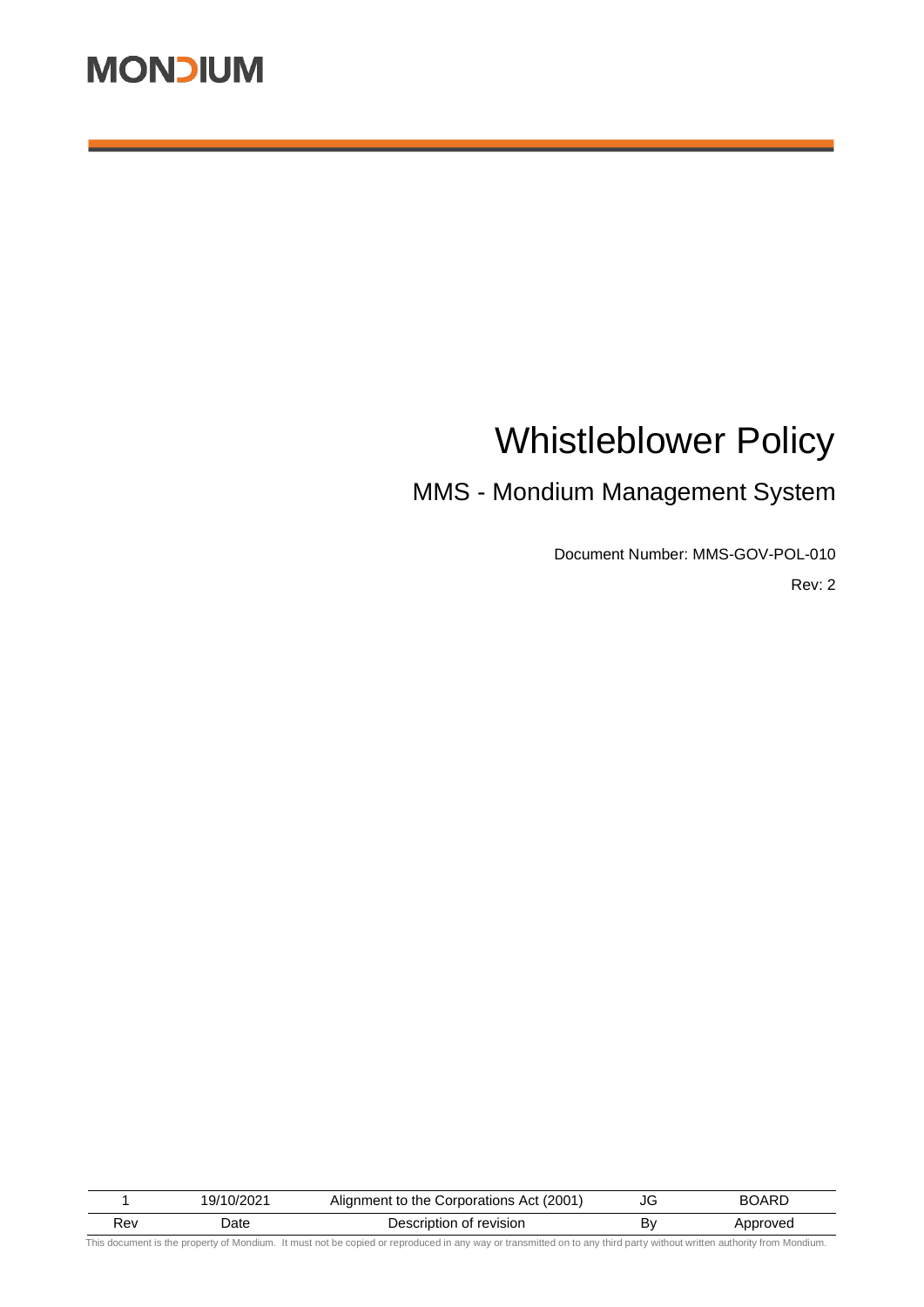## **Contents**

| 1.0   | <b>Purpose</b>                                          | 1              |
|-------|---------------------------------------------------------|----------------|
| 2.0   | <b>Scope</b>                                            | 1              |
| 3.0   | <b>Roles and Responsibilities</b>                       | 1              |
| 4.0   | <b>Definitions</b>                                      | 1              |
| 5.0   | <b>Referenced Documents</b>                             | 1              |
| 6.0   | <b>Integrity and Whistleblower Policy</b>               | $\overline{2}$ |
| 6.1   | <b>Our Commitment</b>                                   | $\overline{2}$ |
| 6.2   | Who the policy applies to                               | $\overline{2}$ |
| 6.3   | Matters the policy applies to                           | $\overline{2}$ |
| 6.4   | How can a report be made                                | 3              |
| 6.5   | Legal protection for disclosers                         | 4              |
| 6.5.1 | Confidentiality                                         | 3              |
| 6.5.2 | Detrimental conduct                                     | 3              |
| 6.5.3 | Compensation                                            | 3              |
| 6.5.4 | Civil, criminal and administrative liability protection | 4              |
| 6.5.5 | Investigation of reportable conduct                     | 4              |
| 6.6   | Monadelphous Integrity Hotline                          | 5              |

## **Tables**

# **Figures**

## **Appendices**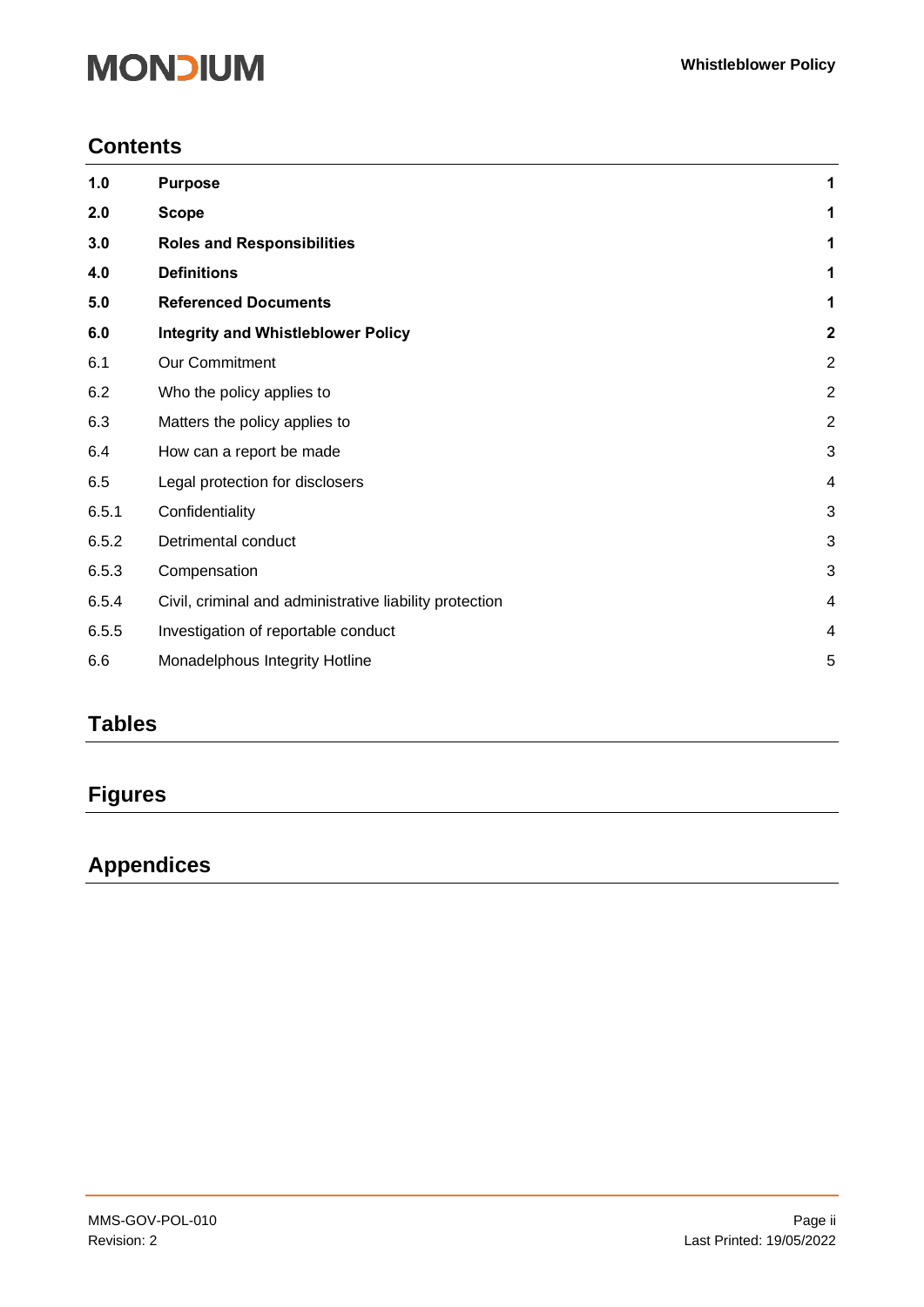## <span id="page-2-0"></span>**1.0 Purpose**

<span id="page-2-1"></span>The purpose of this Policy is to communicate how disclosures under the whistleblower regime in the *Corporations Act 2001* can be made and the protections that are afforded to Eligible Whistleblowers under the legislation.

## **2.0 Scope**

<span id="page-2-2"></span>This This document covers all sites, employees, and activities of Mondium Pty Ltd (herein referred to as the Company).

## **3.0 Roles and Responsibilities**

| <b>Role</b>                | <b>Responsibility</b>                                                                                            |
|----------------------------|------------------------------------------------------------------------------------------------------------------|
| Eligible Whistleblowers    | To make reports under this Policy honestly, ethically, and to make their report<br>on reasonable grounds.        |
| <b>Eligible Recipients</b> | To treat all matters reported seriously and deal with matters in a sensitive,<br>timely and confidential manner. |

## <span id="page-2-3"></span>**4.0 Definitions**

| Term                       | <b>Definition</b>                                                                                                       |
|----------------------------|-------------------------------------------------------------------------------------------------------------------------|
| Company                    | This document applies to all sites, employees, and activities of Mondium Pty<br>Ltd (herein referred to as The Company) |
| Eligible Whistleblowers    | As defined in the Policy                                                                                                |
| <b>Eligible Recipients</b> | As defined in the Policy                                                                                                |
| <b>Disclosable Matters</b> | As defined in the Policy                                                                                                |

## <span id="page-2-4"></span>**5.0 Referenced Documents**

| <b>Document Number</b> | <b>Document Title</b>           |
|------------------------|---------------------------------|
| MMS-HRM-POL-003        | Code of Conduct                 |
| MMS-GOV-POL-011        | <b>Supplier Code of Conduct</b> |
| MMS-HRM-PRO-006        | Grievance Resolution Procedure  |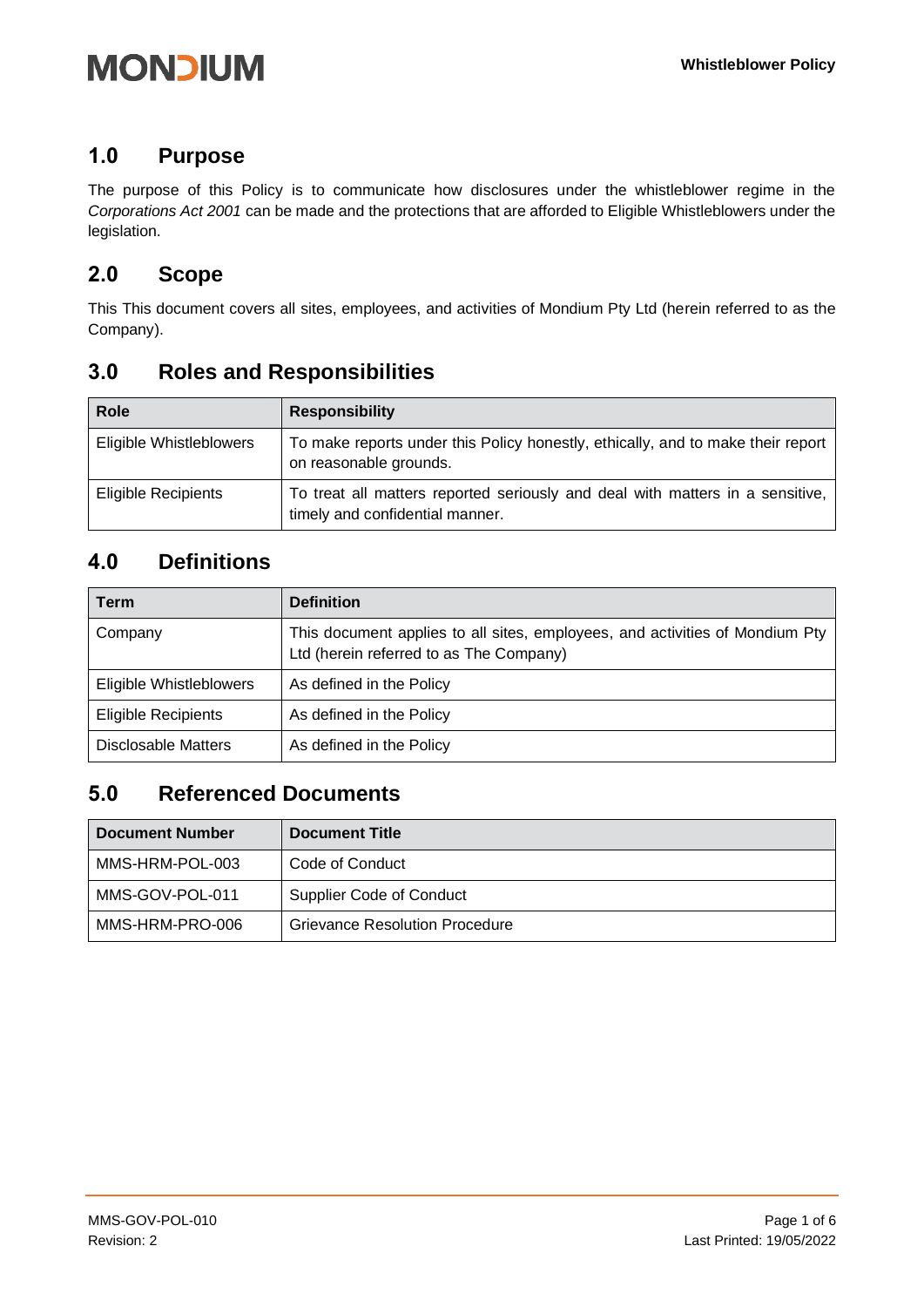## <span id="page-3-0"></span>**6.0 Policy**

The Company provides a reporting framework, which is regularly reviewed, in which our officers, employees, suppliers of services or goods and associates and members of the public are able to report instances of actual or suspected unethical or unlawful conduct (as defined below as "Disclosable Matters"), without fear of detrimental treatment. Our reporting framework is an important tool in assisting us to identify any wrongdoing.

We encourage our officers, employees, suppliers of services or goods and associates and any members of the public who are aware of any Disclosable Matter to speak up and report it to us.

We are committed to acting on all matters raised with integrity and fairness.

This Policy is accessible to the Company's officers and employees on the Company's Management System and via its intranet and to all external parties via the Company's website.

### <span id="page-3-1"></span>**6.1 Who does the policy applies to?**

This Policy applies to the following Eligible Whistleblowers:

- (a) officers and employees of the Company (both current and former),
- (b) suppliers of services or goods to the Company (whether paid or unpaid) and their employees (both current and former),
- (c) associates of the Company (both current and former), and
- (d) relatives, dependants, or spouses of any person in (a) to (c) above,

(Collectively defined as **Eligible Whistleblowers**).

### <span id="page-3-2"></span>**6.2 What matters does the policy apply to?**

This Policy applies to any disclosure in respect of alleged conduct of the Company, its related entities, officers, or employees which you are aware or have reasonable grounds to suspect:

- (a) concerns misconduct (such as fraud, negligence, default, breach of trust or breach of duty), or an improper state of affairs or circumstances (including tax affairs) in relation to the Company or its related entities,
- (b) constitutes an offence against, or a contravention of, the *Corporations Act 2001*, the *Australian Securities and Investments Commission Act 2001,* the *Insurance Act 1973*, the *Life Insurance Act 1995,* or the *Tax Administration Act 1953*,
- (c) constitutes an offence against any other Australian Commonwealth law that is punishable by imprisonment for a period of 12 months or more, or
- (d) represents a danger to the public or the financial system,

#### (Collectively defined as **Disclosable Matters**).

Examples of Disclosable Matters include:

- (a) illegal conduct such as theft, dealing in or use of illicit drugs, violence or threatened violence and criminal damage against property,
- (b) fraud, money laundering or misappropriation of funds,
- (c) the offering or accepting of a bribe,
- (d) financial irregularities,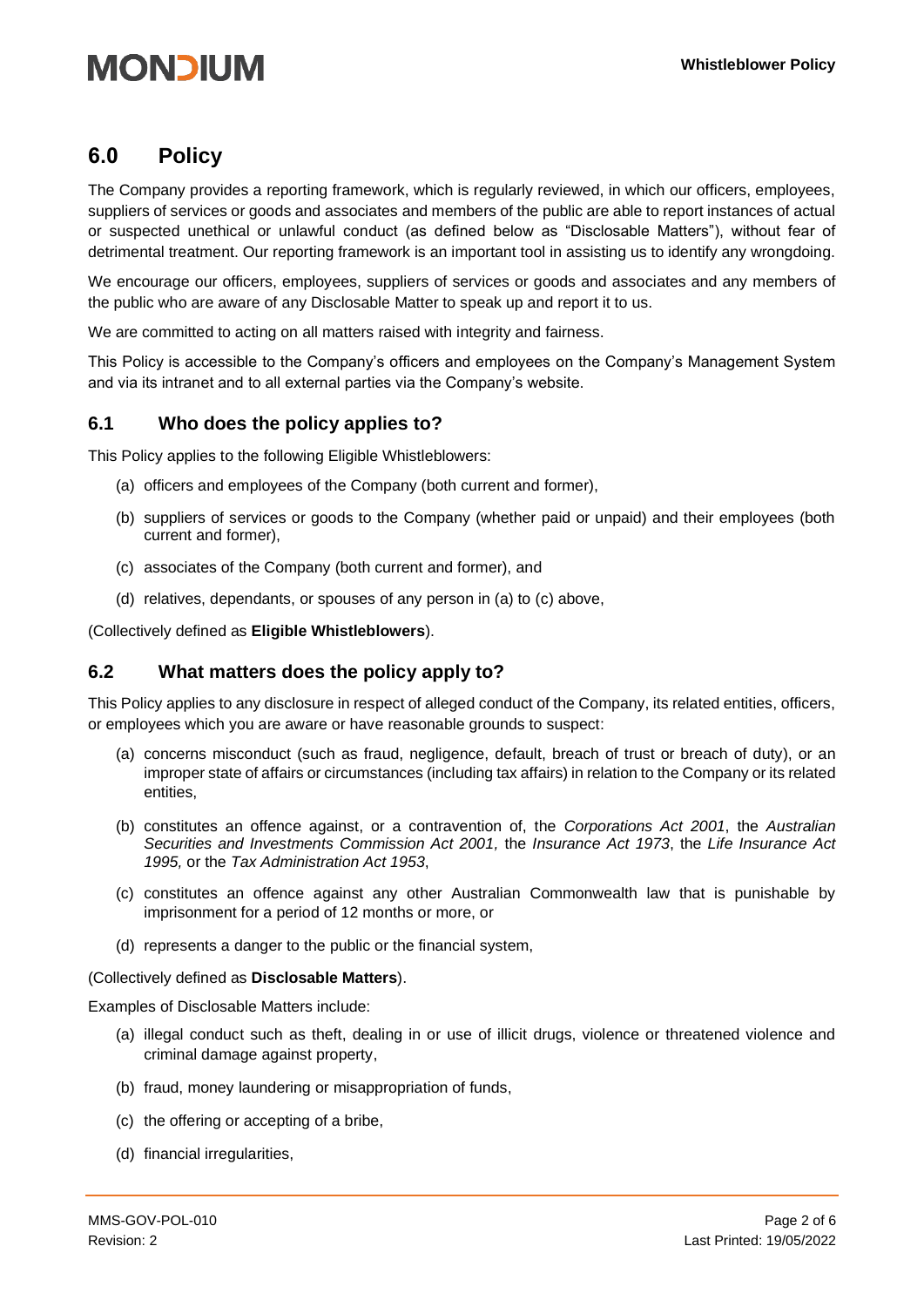- (e) the failure to comply with, or breach of, legal or regulatory requirements, and
- (f) engaging in or threatening to engage in detrimental conduct against a person who has made a disclosure or is believed or suspected to have made, or be planning to make, a disclosure.

Disclosable Matters do not necessarily involve a contravention of a particular law. For example, matters concerning a significant risk to public safety is a Disclosable Matter even if it does not involve a breach of any laws.

The term 'reasonable grounds to suspect' is based on the objective reasonableness of the reasons for your suspicion. Provided that you reasonably believe or suspect your report to be true, you will still be protected under the whistleblower regime in the *Corporations Act 2001* notwithstanding the motive for making the report or if the Disclosable Matter turns out to be incorrect.

### <span id="page-4-0"></span>**6.3 Disclosures which qualify for protection**

A disclosure will qualify for protection under the whistleblower regime in the *Corporations Act 2001* in circumstances where:

- (a) the disclosure is made by an Eligible Whistleblower,
- (b) the disclosure is made to an Eligible Recipient; Australian Securities and Investment Commission (ASIC), Australian Prudential Regulation Authority (APRA) or a prescribed body under the whistleblower regime in the *Corporations Act 2001*; or a legal practitioner (for the purpose of obtaining legal advice or legal representation in relation to the whistleblower regime in the *Corporations Act 2001*) (as expanded upon in the section 'How can a report be made?' immediately below), and
- (c) the disclosure is a Disclosable Matter.

Matters which are not Disclosable Matters do not qualify for protection under the whistleblower regime in the *Corporations Act 2001* or the *Tax Administration Act 1943*. Such non-Disclosable Matters may, however, constitute a breach of our *Code of Conduct (MMS-HRM-POL-003)* or our *Supplier Code of Conduct (MMS-GOV-POL-011)* and in the first instance should be raised under *Grievance Resolution Procedure (MMS-HRM-PRO-006)*, an employee's Contract of Employment or applicable Industrial Instrument as is appropriate in the circumstances.

Notwithstanding the above, a work-related grievance or unacceptable workplace behaviour may qualify for legal protection under the whistleblower regime in the *Corporations Act 2001* if:

- (a) it includes information about a Disclosable Matter, or a Disclosable Matter is accompanied by a personal work-related grievance (that is, it is a mixed report),
- (b) the Company, its related entities, officers, or employees have breached employment or other laws punishable by imprisonment for a period of 12 months or more, or engaged in conduct that represents a danger to the public,
- (c) the Eligible Whistleblower suffers from or is threatened with detriment for making a disclosure, and

the Eligible Whistleblower seeks legal advice or legal representation about the operation of the whistleblower regime under the *Corporations Act 2001*

### **6.4 How can a report be made?**

Reports that relate to Disclosable Matters may be made to any of the following Eligible Recipients (who are authorised to receive disclosures that qualify for protection under the whistleblower regime in the *Corporations Act 2001*):

(a) directors of the Company,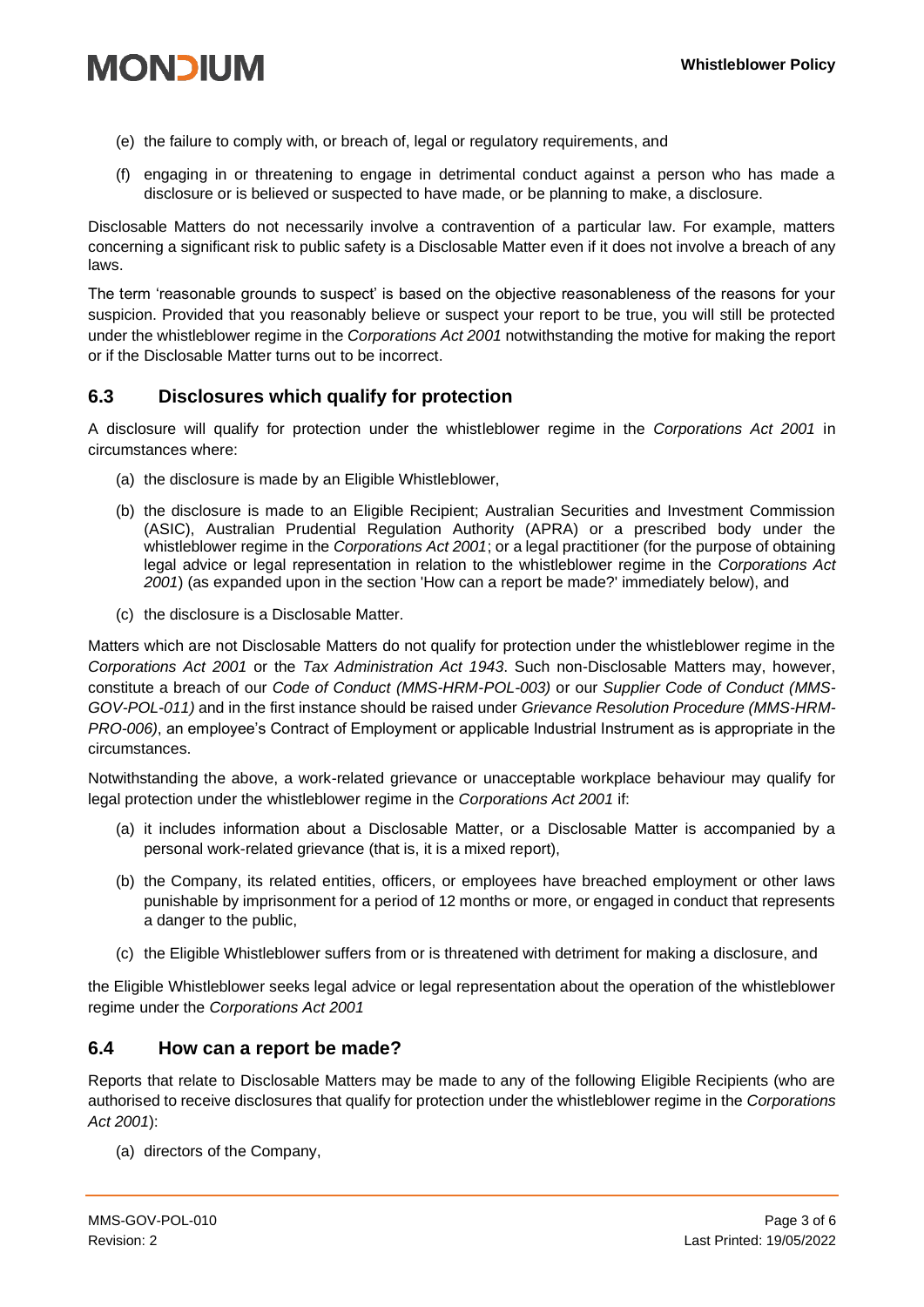- (b) Chief Executive Officer and Human Resource Manager, and
- (c) Internal or external auditors of the Company (including a member of an audit team conducting an audit),

### (Collectively defined as **Eligible Recipients**).

It is expected that most concerns or queries regarding a Disclosable Matter will be able to be raised with one of the Eligible Recipients above. This allows the Company to identify and address any wrongdoing as early as possible. However, if you do not feel that is appropriate or you are concerned that the matter has not been appropriately addressed then you may report the issue using the Monadelphous Integrity Hotline (details are provided in the 'Monadelphous Integrity Hotline' section below). Eligible Whistleblowers who make a report using the Monadelphous Integrity Hotline in relation to a Disclosable Matter will qualify for the same level of protection as if they were making a report to one of the Eligible Recipients identified above.

You may also make a report in relation to a Disclosable Matter to ASIC, APRA or other Commonwealth body prescribed by the whistleblower regime in the *Corporations Act 2001* (or in the case of a disclosure under the *Tax Administration Act 1943*, the Australian Taxation Office (ATO)) and to legal practitioners for the purposes of obtaining legal advice or legal representation.

In certain circumstances, public interest, or emergency disclosures in respect of Disclosable Matters that are made by you may be protected by the whistleblower regime in the *Corporations Act 2001*. It is important that you understand the criteria for making such a public interest or emergency disclosure as there are requirements that a report is first made to us or a relevant Commonwealth body. You should obtain independent legal advice before making a public interest or emergency disclosure.

Reports in relation to matters that are not Disclosable Matters should be made directly with a company representative as set out in the *Code of Conduct (MMS-HRM-POL-003)* or *Supplier Code of Conduct (MMS-GOV-POL-011)*. We encourage you to raise any issues directly with us but if you do not feel that this is appropriate or you are concerned about the investigation, you may alternatively report the issue using the Monadelphous Integrity Hotline.

In respect of any report of a Disclosable Matter, you may choose to remain anonymous (while making a report, over the course of the investigation and after the investigation is finalised) and such report will still be protected under the whistleblower regime in the *Corporations Act 2001*. You may refuse to answer any questions that you consider may reveal your identity. If you choose to remain anonymous then we will take steps to protect your confidentiality (such as secure record keeping and information sharing). However, if you choose to remain anonymous there may be limitations on our ability to investigate the matter.

## <span id="page-5-0"></span>**6.5 Legal protection under the whistleblower regime in the** *Corporations Act 2001*

In In respect of Disclosable Matters, the following protections are available to Eligible Whistleblowers under the whistleblower regime in the *Corporations Act 2001.*

### *Confidentiality*

We are under a legal obligation, not to disclose your identity or any information that is likely to lead to your identification without your consent or in accordance with an exception under the whistleblower regime under the *Corporations Act 2001*. If you are concerned about a breach of your confidentiality then you may lodge a complaint with us in the same manner as you would make a report under this Policy or with a regulatory body such as ASIC, APRA or the ATO.

### *Detrimental conduct*

We are also under a legal obligation to not engage in conduct that inflicts or threatens to inflict detriment to you in respect of the report of a Disclosable Matter. Examples of detrimental conduct are dismissal of an employee, injury or harm, disadvantageous alteration of duties, discrimination, harassment, intimidation and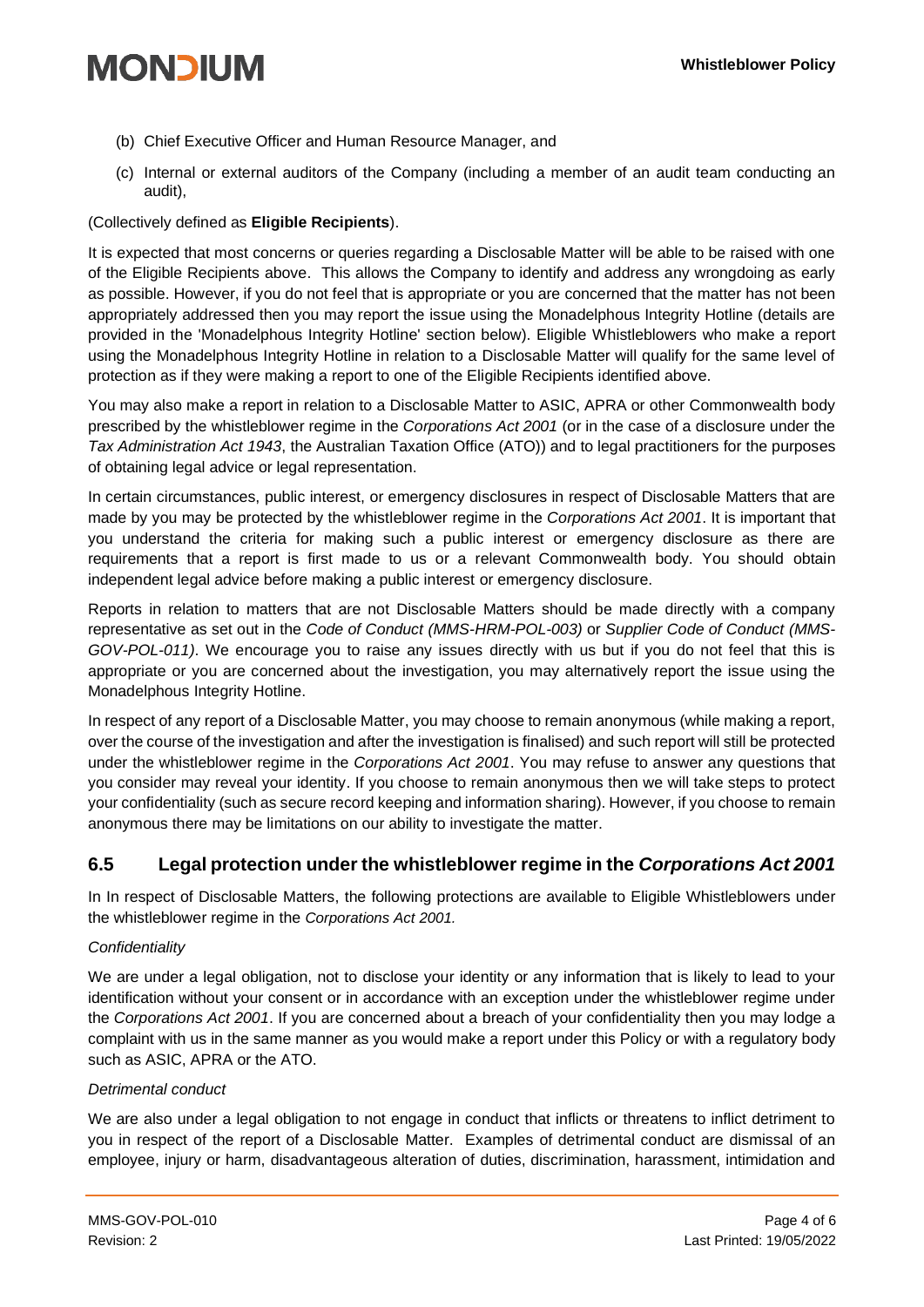

damage to your property, reputation, business, or financial position. If you consider that you have been subjected to detrimental conduct you can raise it with us in the same way as you would make a report under this Policy, seek legal advice, or contact a regulatory body such as ASIC, APRA or the ATO.

#### *Remedies*

You may be entitled to seek remedies through the courts if you suffer loss, damage, or injury due to the disclosure of a Disclosable Matter and we did not take reasonable precautions or due diligence to prevent the detrimental conduct. You should seek your own independent legal advice in respect of any claim for compensation.

#### *Civil, criminal, and administrative liability protection*

You will not be subject to any civil, criminal, and administrative liability in respect of any disclosure of a Disclosable Matter including:

- (a) **civil liability** (e.g., any legal action for breach of an employment contract, duty of confidentiality or another contractual obligation),
- (b) **criminal liability** (e.g., attempted prosecution for unlawfully releasing information, or other use of the disclosure against the discloser in a prosecution (other than for making a false disclosure)), and
- (c) **administrative liability** (e.g., disciplinary action for making the disclosure).

In addition, further protections that apply in these circumstances include:

- (d) protection from contractual or other remedies being sought against you on the basis that you made a report,
- (e) the information you provide may not be admissible in evidence against you in legal proceedings (unless you have provided false information).

These protections may not grant immunity for your own misconduct. You should seek your own independent legal advice.

#### <span id="page-6-0"></span>**6.6 Investigation of Disclosable Matters**

We will investigate any Disclosable Matter reported to us under this Policy as soon as practicable after the report. We will conduct our investigation fairly, objectively, discretely, and independently. The investigation process that we adopt may depend on the nature of the conduct that has been reported, however, it may involve:

- (a) an assessment of the disclosure to determine scope of investigation,
- (b) the appointment of impartial investigator(s),
- (c) the provision of an investigation timeframe,
- (d) the collection of all available data and verification of reported information,
- (e) interviewing relevant persons,
- (f) the preparation of an investigation report including investigation findings,
- (g) the secure retention of investigation records and report,
- (h) the provision of report to the Company's Chief Executive Officer for determination of remedial action, and